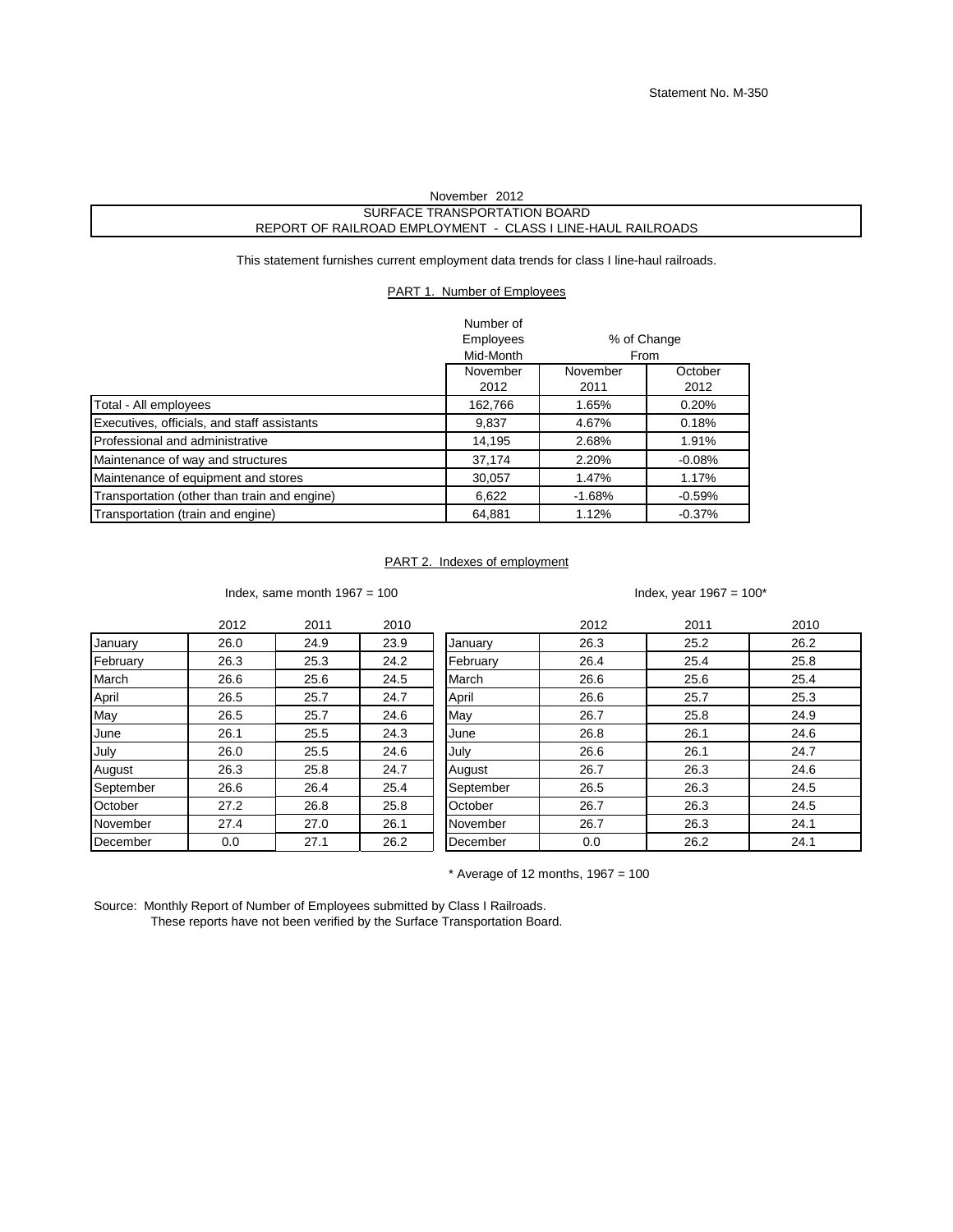## EMPLOYEES BY COMPANY AND JOB DESCRIPTION

| <b>CARRIER</b>                  |        | Executives,<br>Officials, and<br><b>Staff Assistants</b> | <b>Professional and</b><br>Administrative | <b>Maintenance of</b><br>Way and<br><b>Structures</b> | <b>Maintenance of</b><br><b>Equipment and</b><br><b>Stores</b> | Transportation<br>(Other Than Train &<br>Engine) | <b>Transportation (Train</b><br>& Engine) |         |
|---------------------------------|--------|----------------------------------------------------------|-------------------------------------------|-------------------------------------------------------|----------------------------------------------------------------|--------------------------------------------------|-------------------------------------------|---------|
|                                 |        | L <sub>100</sub>                                         | L <sub>200</sub>                          | L300                                                  | L400                                                           | L <sub>500</sub>                                 | L600                                      | Total   |
| <b>BNSF</b>                     | 130500 | 1.795                                                    | 4,044                                     | 8,937                                                 | 7.328                                                          | 1.578                                            | 16.924                                    | 40,606  |
| <b>CSX</b>                      | 121500 | 1.339                                                    | 3.292                                     | 6.531                                                 | 5.335                                                          | 1,618                                            | 10.978                                    | 29,093  |
| CN/GT C                         | 114900 | 347                                                      | 597                                       | 1,848                                                 | 857                                                            | 399                                              | 2,515                                     | 6,563   |
| (Includes all CN US Operations) |        |                                                          |                                           |                                                       |                                                                |                                                  |                                           |         |
| <b>KCS</b>                      | 134500 | 270                                                      | 390                                       | 502                                                   | 386                                                            | 76                                               | 1.263                                     | 2,887   |
| NS.                             | 117100 | 1,931                                                    | 2,603                                     | 6,477                                                 | 6,151                                                          | 1,420                                            | 11,806                                    | 30,388  |
| <b>SOO</b>                      | 137700 | 311                                                      | 352                                       | 1.262                                                 | 577                                                            | 219                                              | 1.507                                     | 4,228   |
| UP                              | 139400 | 3.844                                                    | 2,917                                     | 11.617                                                | 9,423                                                          | 1.312                                            | 19.888                                    | 49,001  |
| <b>TOTAL</b>                    |        | 9,837                                                    | 14,195                                    | 37,174                                                | 30,057                                                         | 6,622                                            | 64,881                                    | 162,766 |
| <b>NRPC</b>                     | 103000 | .396                                                     | 4,822                                     | 2,869                                                 | 4,958                                                          | 2,913                                            | 3,377                                     | 20,335  |

|              | November      | November | October       | % Change      |          |
|--------------|---------------|----------|---------------|---------------|----------|
|              | 2012          | 2011     | 2012          | Year          | Month    |
| $L$ 100      | 9,837         | 9,398    | 9,819         | 4.67%         | 0.18%    |
| L200         | 14,195        | 13,824   | 13,929        | 2.68%         | 1.91%    |
| L 300        | 37,174        | 36,374   | 37,205        | 2.20%         | $-0.08%$ |
| L 400        | 30,057        | 29,623   | 29,708        | 1.47%         | 1.17%    |
| L500         | 6,622         | 6,735    | 6,661         | $-1.68%$      | $-0.59%$ |
| L600         | 64,881        | 64,165   | 65,121        | 1.12%         | $-0.37%$ |
| <b>TOTAL</b> | 162,766       | 160,119  | 162,443       | 1.65%         | 0.20%    |
|              |               |          |               | Ratio         | Ratio    |
|              | 1967          |          | 2012          | Corresp.      | Average  |
|              | <b>Months</b> |          | <b>Months</b> | <b>Months</b> | Month    |
| January      | 614,766       |          | 160,129       | 26.0          | 26.3     |
| February     | 610,335       |          | 160,774       | 26.3          | 26.4     |
| March        | 608,751       |          | 161,992       | 26.6          | 26.6     |
| April        | 611,136       |          | 161,972       | 26.5          | 26.6     |
| May          | 613,824       |          | 162,548       | 26.5          | 26.7     |
| June         | 624,153       |          | 163,159       | 26.1          | 26.8     |
| July         | 623,096       |          | 162,006       | 26.0          | 26.6     |
| August       | 619,419       |          | 162,683       | 26.3          | 26.7     |
| September    | 606,714       |          | 161,252       | 26.6          | 26.5     |
| October      | 597,271       |          | 162,443       | 27.2          | 26.7     |
| November     | 593,568       |          | 162,766       | 27.4          | 26.7     |
| December     | 590,100       |          | 0             | 0.0           | 0.0      |

Source: Monthly Report of Number of Employees submitted by Class I Railroads. These reports have not been verified by the Surface Transportation Board.